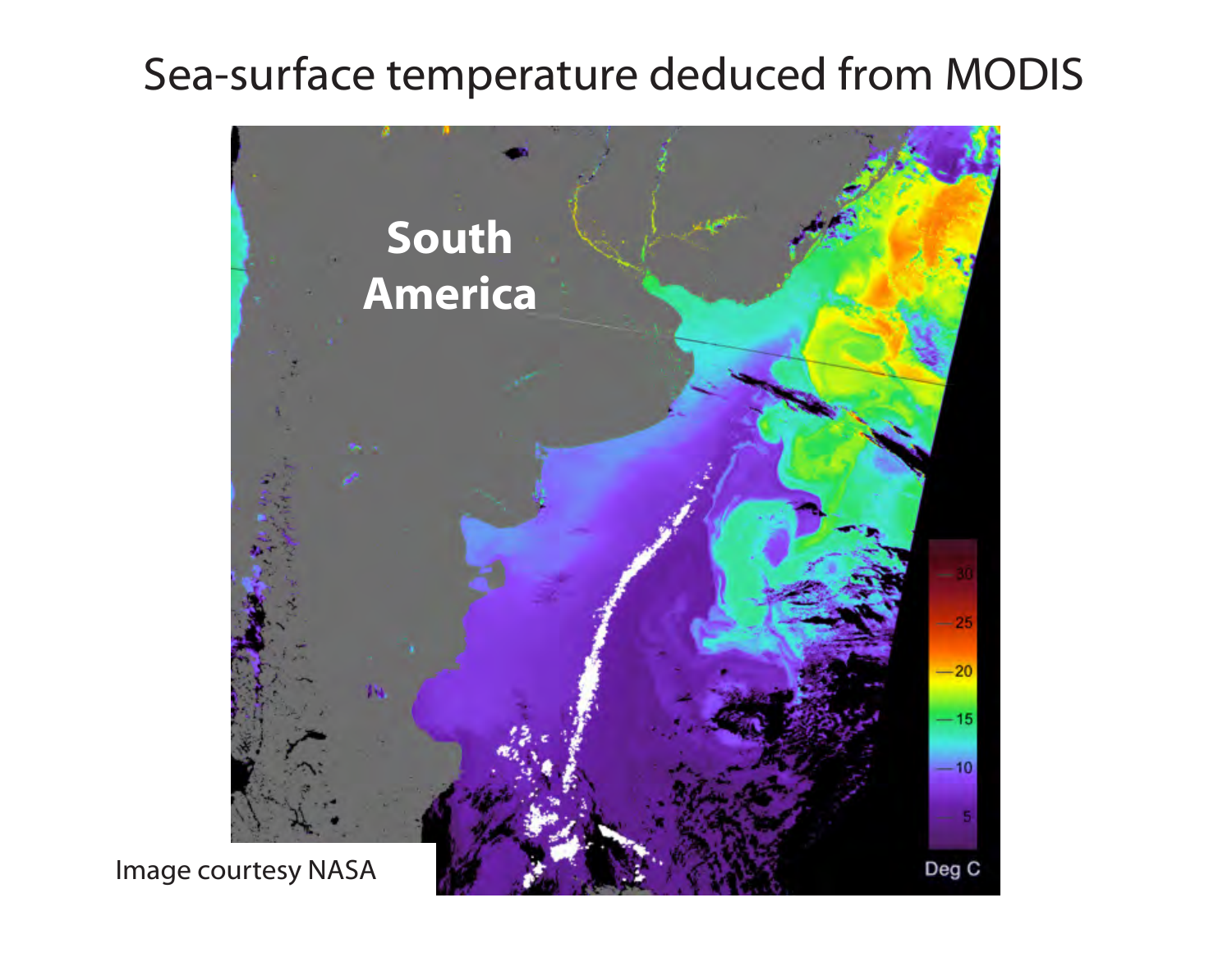## Surface winds over the ocean determined using QuikScat scatterometry

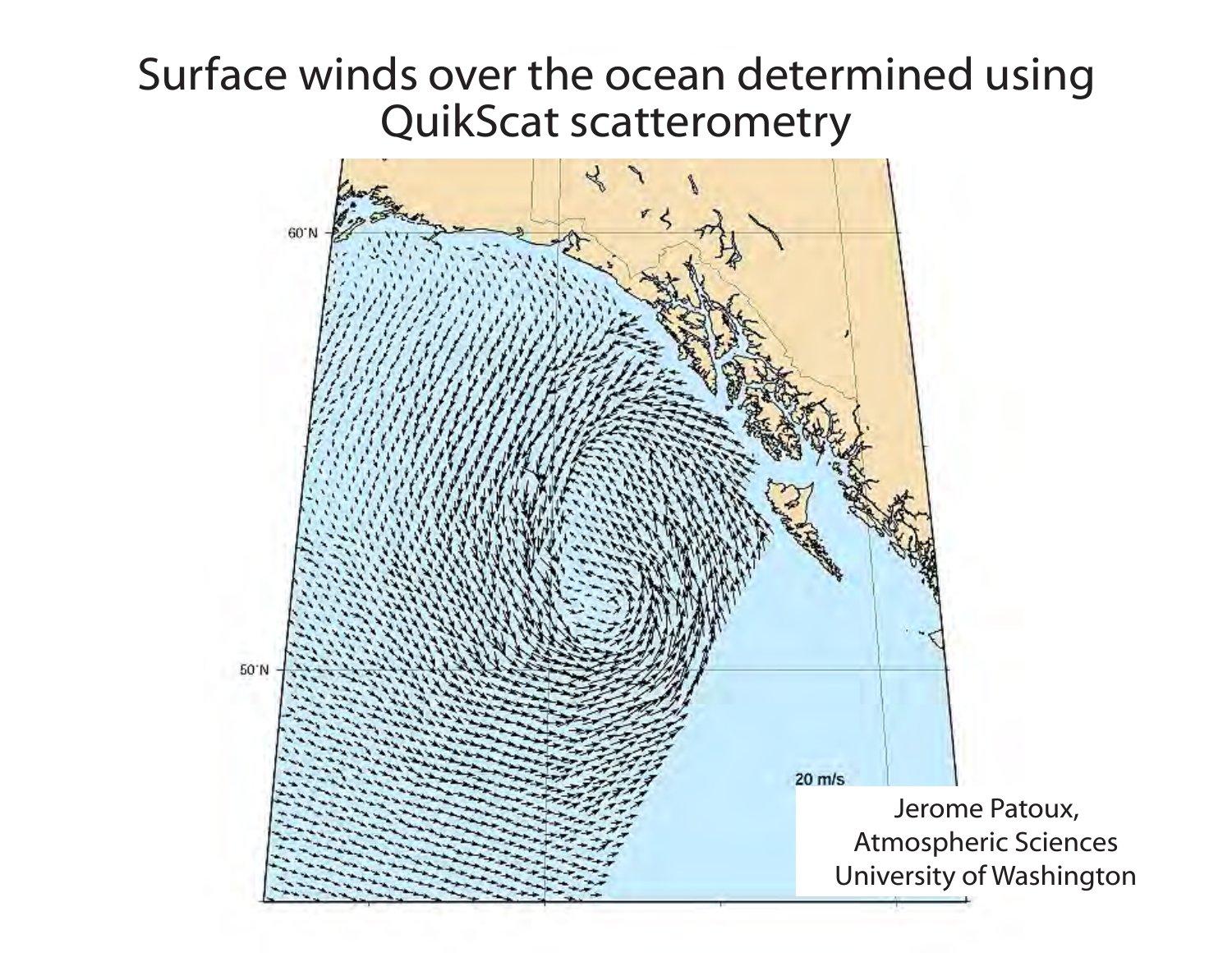## Upper-tropospheric moisture fields from geostationary satellite

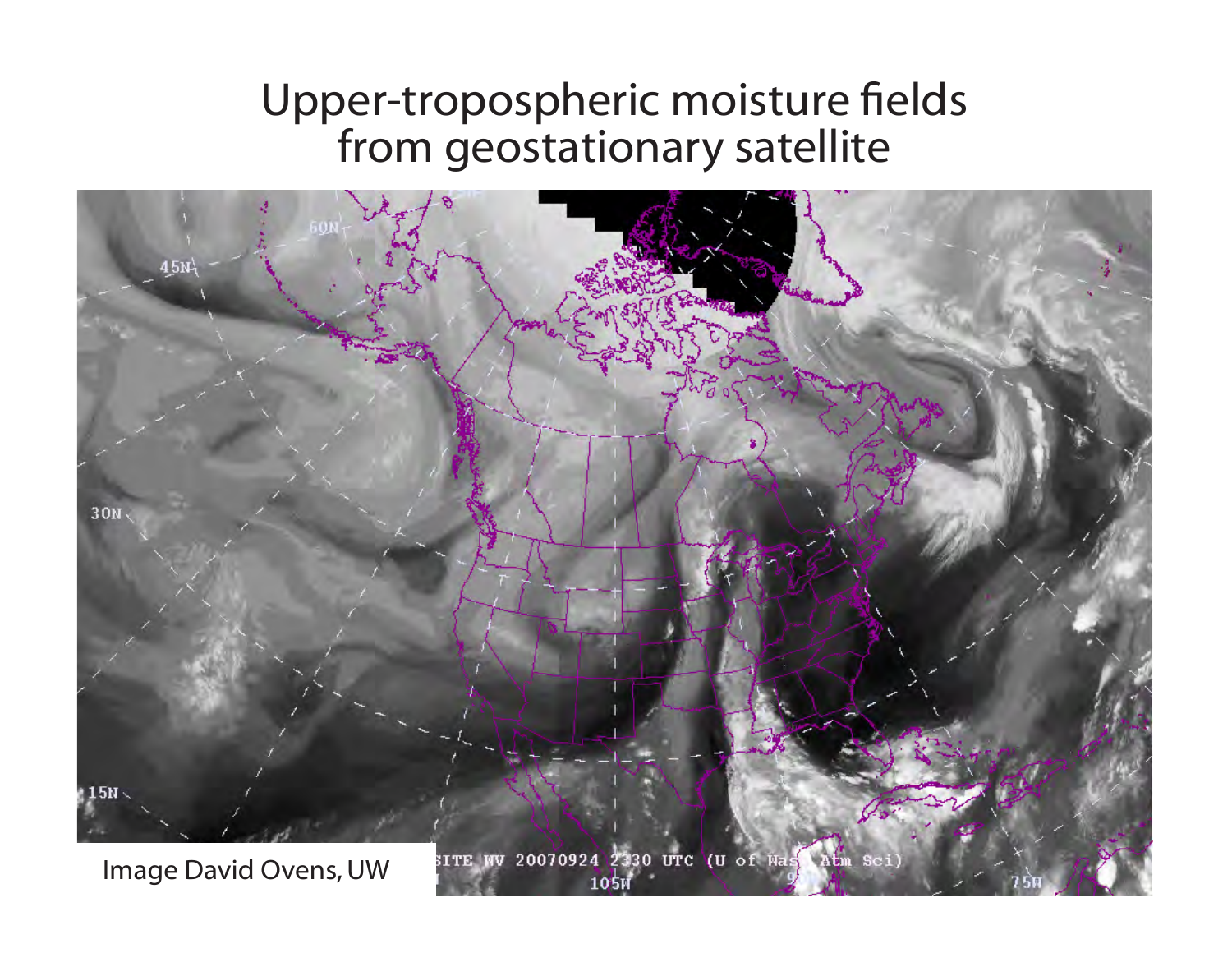#### National Weather Service radar imagery of tropical cyclone

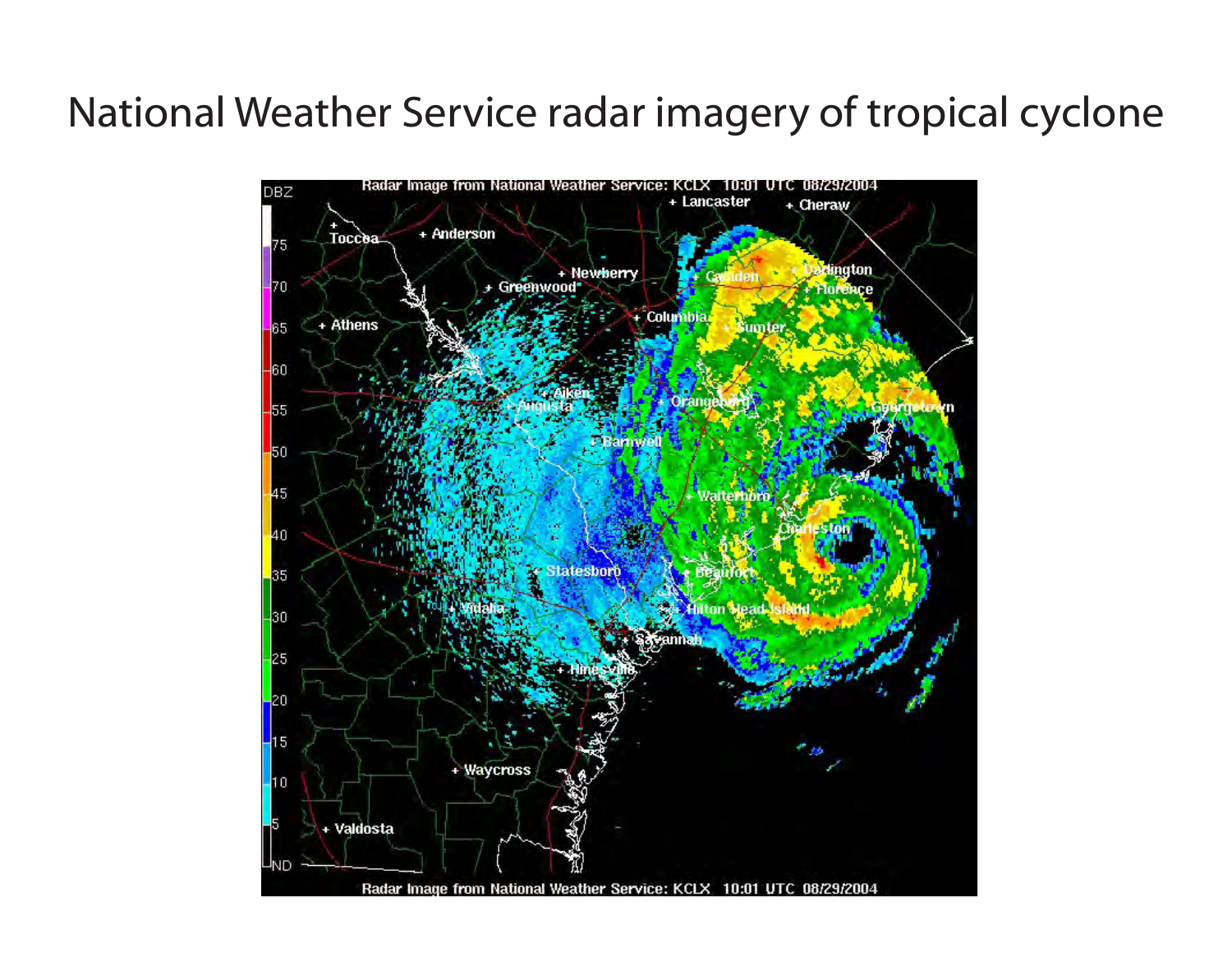#### National Weather Service upper air stations

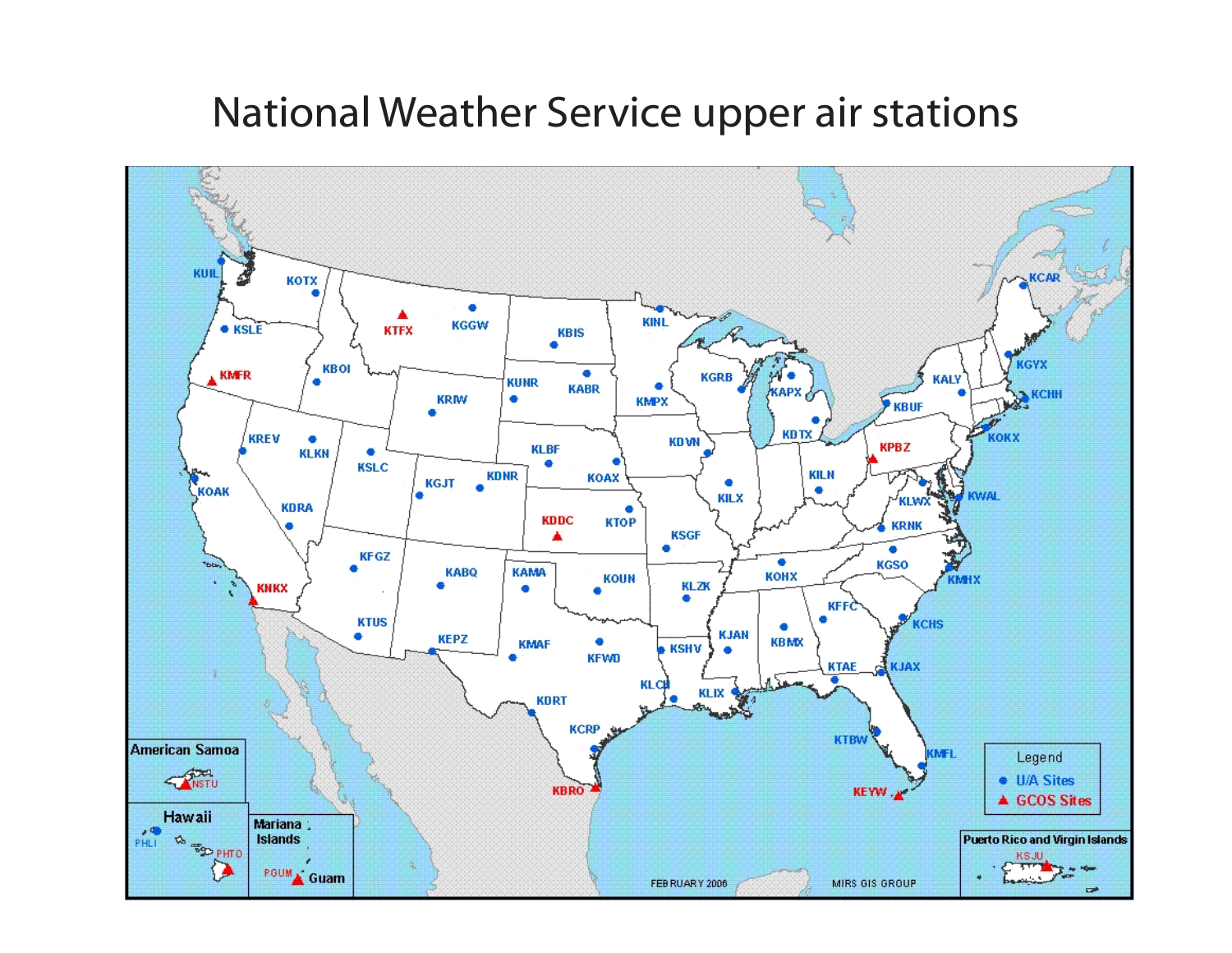